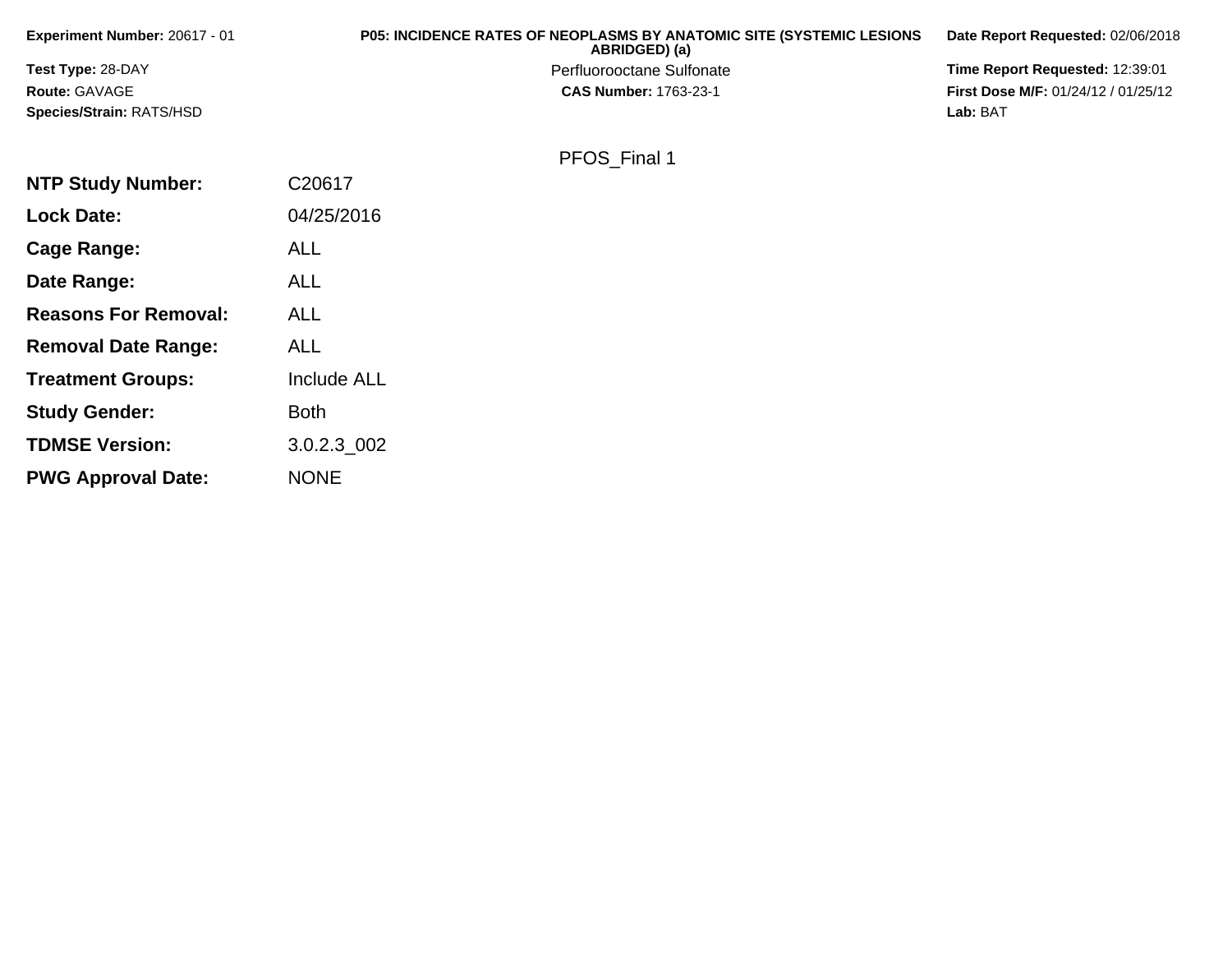| Experiment Number: 20617 - 01                                                | P05: INCIDENCE RATES OF NEOPLASMS BY ANATOMIC SITE (SYSTEMIC LESIONS | Date Report Requested: 02/06/2018          |               |                                 |                                     |            |
|------------------------------------------------------------------------------|----------------------------------------------------------------------|--------------------------------------------|---------------|---------------------------------|-------------------------------------|------------|
| Test Type: 28-DAY                                                            |                                                                      | ABRIDGED) (a)<br>Perfluorooctane Sulfonate |               | Time Report Requested: 12:39:01 |                                     |            |
| Route: GAVAGE                                                                |                                                                      | <b>CAS Number: 1763-23-1</b>               |               |                                 | First Dose M/F: 01/24/12 / 01/25/12 |            |
| Species/Strain: RATS/HSD                                                     |                                                                      |                                            |               |                                 | Lab: BAT                            |            |
| Harlan Sprague Dawley RATS MALE                                              | 0mg/kg/d M                                                           | .312mg/kg/d M                              | .625mg/kg/d M | 1.25mg/kg/d M                   | 2.5mg/kg/d M                        | 5mg/kg/d M |
| <b>Disposition Summary</b>                                                   |                                                                      |                                            |               |                                 |                                     |            |
| <b>Animals Initially In Study</b><br><b>Early Deaths</b><br><b>Survivors</b> | 10                                                                   | 10                                         | 10            | 10                              | 10                                  | 10         |
| <b>Terminal Sacrifice</b>                                                    | 10                                                                   | 10                                         | 10            | 10                              | 10                                  | 10         |
| <b>Animals Examined Microscopically</b>                                      | 10                                                                   | 10                                         | 10            | 10                              | 10                                  | 10         |
| <b>ALIMENTARY SYSTEM</b>                                                     |                                                                      |                                            |               |                                 |                                     |            |
| Esophagus                                                                    | (10)                                                                 | (0)                                        | (0)           | (0)                             | (0)                                 | (10)       |
| Intestine Large, Cecum                                                       | (10)                                                                 | (0)                                        | (0)           | (0)                             | (0)                                 | (10)       |
| Intestine Large, Colon                                                       | (10)                                                                 | (0)                                        | (0)           | (0)                             | (0)                                 | (10)       |
| Intestine Large, Rectum                                                      | (10)                                                                 | (0)                                        | (0)           | (0)                             | (0)                                 | (10)       |
| Intestine Small, Duodenum                                                    | (10)                                                                 | (0)                                        | (0)           | (0)                             | (0)                                 | (10)       |
| Intestine Small, Ileum                                                       | (10)                                                                 | (0)                                        | (0)           | (0)                             | (0)                                 | (10)       |
| Intestine Small, Jejunum                                                     | (10)                                                                 | (0)                                        | (0)           | (0)                             | (0)                                 | (10)       |
| Liver                                                                        | (10)                                                                 | (10)                                       | (10)          | (10)                            | (10)                                | (10)       |
| Pancreas                                                                     | (10)                                                                 | (10)                                       | (10)          | (10)                            | (10)                                | (10)       |
| Salivary Glands                                                              | (10)                                                                 | (0)                                        | (0)           | (0)                             | (0)                                 | (10)       |
| Stomach, Forestomach                                                         | (10)                                                                 | (0)                                        | (0)           | (0)                             | (0)                                 | (10)       |
| Stomach, Glandular                                                           | (10)                                                                 | (0)                                        | (0)           | (0)                             | (0)                                 | (10)       |
| <b>CARDIOVASCULAR SYSTEM</b>                                                 |                                                                      |                                            |               |                                 |                                     |            |
| <b>Blood Vessel</b>                                                          | (10)                                                                 | (0)                                        | (0)           | (0)                             | (0)                                 | (10)       |
| Heart                                                                        | (10)                                                                 | (0)                                        | (0)           | (0)                             | (0)                                 | (10)       |
| <b>ENDOCRINE SYSTEM</b>                                                      |                                                                      |                                            |               |                                 |                                     |            |
| <b>Adrenal Cortex</b>                                                        | (10)                                                                 | (0)                                        | (0)           | (0)                             | (0)                                 | (10)       |
| Adrenal Medulla                                                              | (10)                                                                 | (0)                                        | (0)           | (0)                             | (0)                                 | (10)       |
| Islets, Pancreatic                                                           | (10)                                                                 | (0)                                        | (0)           | (0)                             | (0)                                 | (10)       |
| Parathyroid Gland                                                            | (10)                                                                 | (0)                                        | (0)           | (0)                             | (0)                                 | (8)        |
| <b>Pituitary Gland</b>                                                       | (10)                                                                 | (0)                                        | (0)           | (0)                             | (0)                                 | (10)       |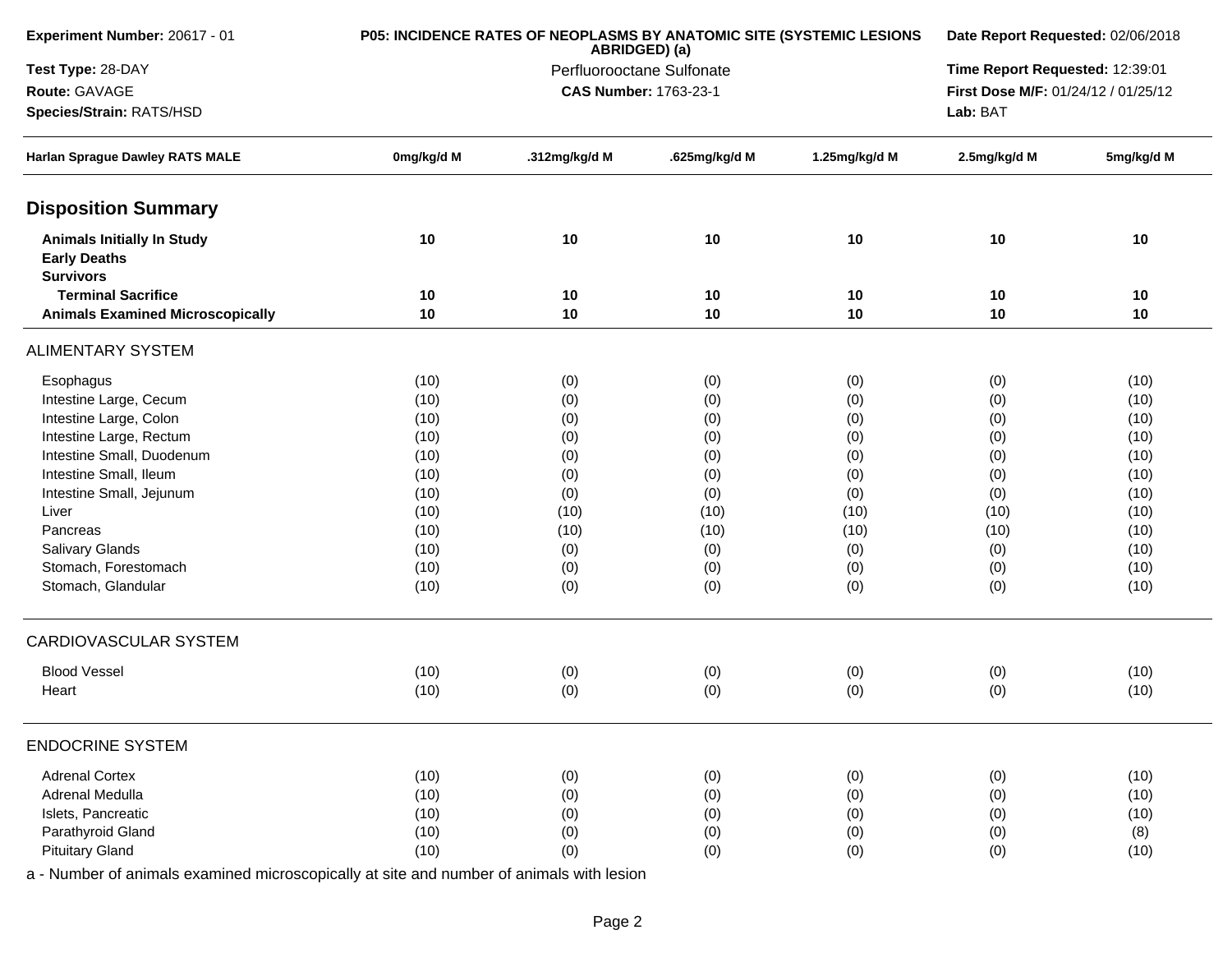| Experiment Number: 20617 - 01                                  | P05: INCIDENCE RATES OF NEOPLASMS BY ANATOMIC SITE (SYSTEMIC LESIONS | Date Report Requested: 02/06/2018                                                  |               |               |              |            |
|----------------------------------------------------------------|----------------------------------------------------------------------|------------------------------------------------------------------------------------|---------------|---------------|--------------|------------|
| Test Type: 28-DAY<br>Route: GAVAGE<br>Species/Strain: RATS/HSD |                                                                      | Time Report Requested: 12:39:01<br>First Dose M/F: 01/24/12 / 01/25/12<br>Lab: BAT |               |               |              |            |
| <b>Harlan Sprague Dawley RATS MALE</b>                         | 0mg/kg/d M                                                           | .312mg/kg/d M                                                                      | .625mg/kg/d M | 1.25mg/kg/d M | 2.5mg/kg/d M | 5mg/kg/d M |
| <b>Thyroid Gland</b>                                           | (10)                                                                 | (10)                                                                               | (10)          | (10)          | (10)         | (10)       |
| <b>GENERAL BODY SYSTEM</b>                                     |                                                                      |                                                                                    |               |               |              |            |
| None                                                           |                                                                      |                                                                                    |               |               |              |            |
| <b>GENITAL SYSTEM</b>                                          |                                                                      |                                                                                    |               |               |              |            |
| Epididymis                                                     | (10)                                                                 | (0)                                                                                | (0)           | (0)           | (0)          | (10)       |
| <b>Preputial Gland</b>                                         | (10)                                                                 | (0)                                                                                | (0)           | (0)           | (0)          | (10)       |
| Prostate                                                       | (10)                                                                 | (0)                                                                                | (0)           | (0)           | (0)          | (10)       |
| Seminal Vesicle                                                | (10)                                                                 | (0)                                                                                | (0)           | (0)           | (0)          | (10)       |
| <b>Testes</b>                                                  | (10)                                                                 | (10)                                                                               | (10)          | (10)          | (10)         | (10)       |
| <b>HEMATOPOIETIC SYSTEM</b>                                    |                                                                      |                                                                                    |               |               |              |            |
| <b>Bone Marrow</b>                                             | (10)                                                                 | (10)                                                                               | (10)          | (10)          | (10)         | (10)       |
| Lymph Node, Mandibular                                         | (8)                                                                  | (0)                                                                                | (0)           | (0)           | (0)          | (9)        |
| Lymph Node, Mesenteric                                         | (9)                                                                  | (0)                                                                                | (0)           | (0)           | (0)          | (10)       |
| Spleen                                                         | (10)                                                                 | (10)                                                                               | (10)          | (10)          | (10)         | (10)       |
| Thymus                                                         | (9)                                                                  | (0)                                                                                | (0)           | (0)           | (0)          | (10)       |
| <b>INTEGUMENTARY SYSTEM</b>                                    |                                                                      |                                                                                    |               |               |              |            |
| <b>Mammary Gland</b>                                           | (10)                                                                 | (0)                                                                                | (0)           | (0)           | (0)          | (10)       |
| Skin                                                           | (10)                                                                 | (0)                                                                                | (0)           | (0)           | (0)          | (10)       |
| MUSCULOSKELETAL SYSTEM                                         |                                                                      |                                                                                    |               |               |              |            |
| Bone                                                           | (10)                                                                 | (0)                                                                                | (0)           | (0)           | (0)          | (10)       |
|                                                                |                                                                      |                                                                                    |               |               |              |            |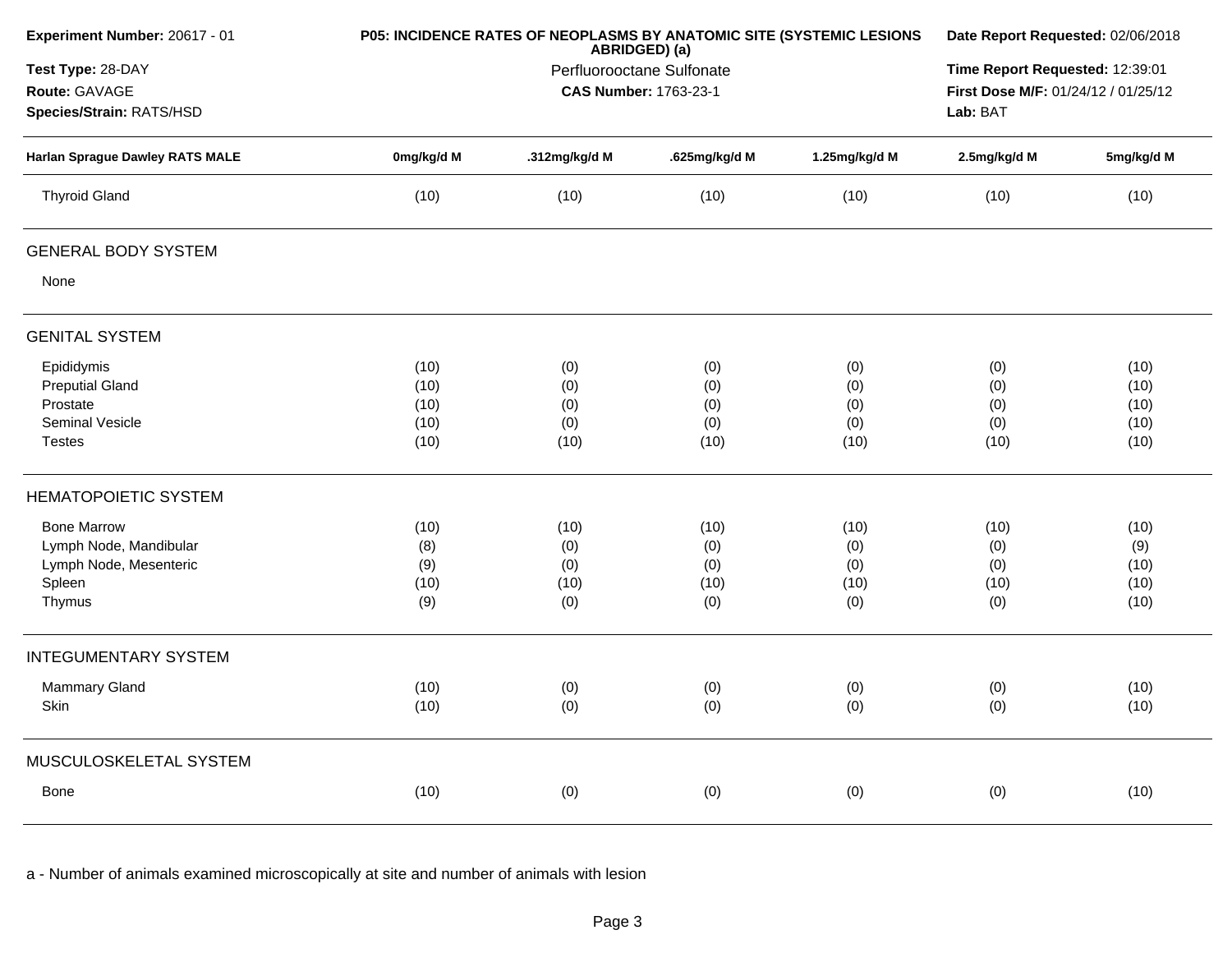| Experiment Number: 20617 - 01                                  |            | P05: INCIDENCE RATES OF NEOPLASMS BY ANATOMIC SITE (SYSTEMIC LESIONS<br>ABRIDGED) (a) |               |               |              |            |
|----------------------------------------------------------------|------------|---------------------------------------------------------------------------------------|---------------|---------------|--------------|------------|
| Test Type: 28-DAY<br>Route: GAVAGE<br>Species/Strain: RATS/HSD |            | Time Report Requested: 12:39:01<br>First Dose M/F: 01/24/12 / 01/25/12<br>Lab: BAT    |               |               |              |            |
| <b>Harlan Sprague Dawley RATS MALE</b>                         | 0mg/kg/d M | .312mg/kg/d M                                                                         | .625mg/kg/d M | 1.25mg/kg/d M | 2.5mg/kg/d M | 5mg/kg/d M |
| <b>NERVOUS SYSTEM</b>                                          |            |                                                                                       |               |               |              |            |
| <b>Brain</b>                                                   | (10)       | (0)                                                                                   | (0)           | (0)           | (0)          | (10)       |
| <b>RESPIRATORY SYSTEM</b>                                      |            |                                                                                       |               |               |              |            |
| Lung                                                           | (10)       | (0)                                                                                   | (0)           | (0)           | (0)          | (10)       |
| Nose                                                           | (10)       | (10)                                                                                  | (10)          | (10)          | (10)         | (10)       |
| Trachea                                                        | (10)       | (0)                                                                                   | (0)           | (0)           | (0)          | (10)       |
| SPECIAL SENSES SYSTEM                                          |            |                                                                                       |               |               |              |            |
| Eye                                                            | (10)       | (0)                                                                                   | (0)           | (0)           | (0)          | (10)       |
| <b>Harderian Gland</b>                                         | (10)       | (0)                                                                                   | (0)           | (0)           | (0)          | (10)       |
| <b>URINARY SYSTEM</b>                                          |            |                                                                                       |               |               |              |            |
| Kidney                                                         | (10)       | (10)                                                                                  | (10)          | (10)          | (10)         | (10)       |
| <b>Urinary Bladder</b>                                         | (10)       | (0)                                                                                   | (0)           | (0)           | (0)          | (10)       |
|                                                                |            |                                                                                       |               |               |              |            |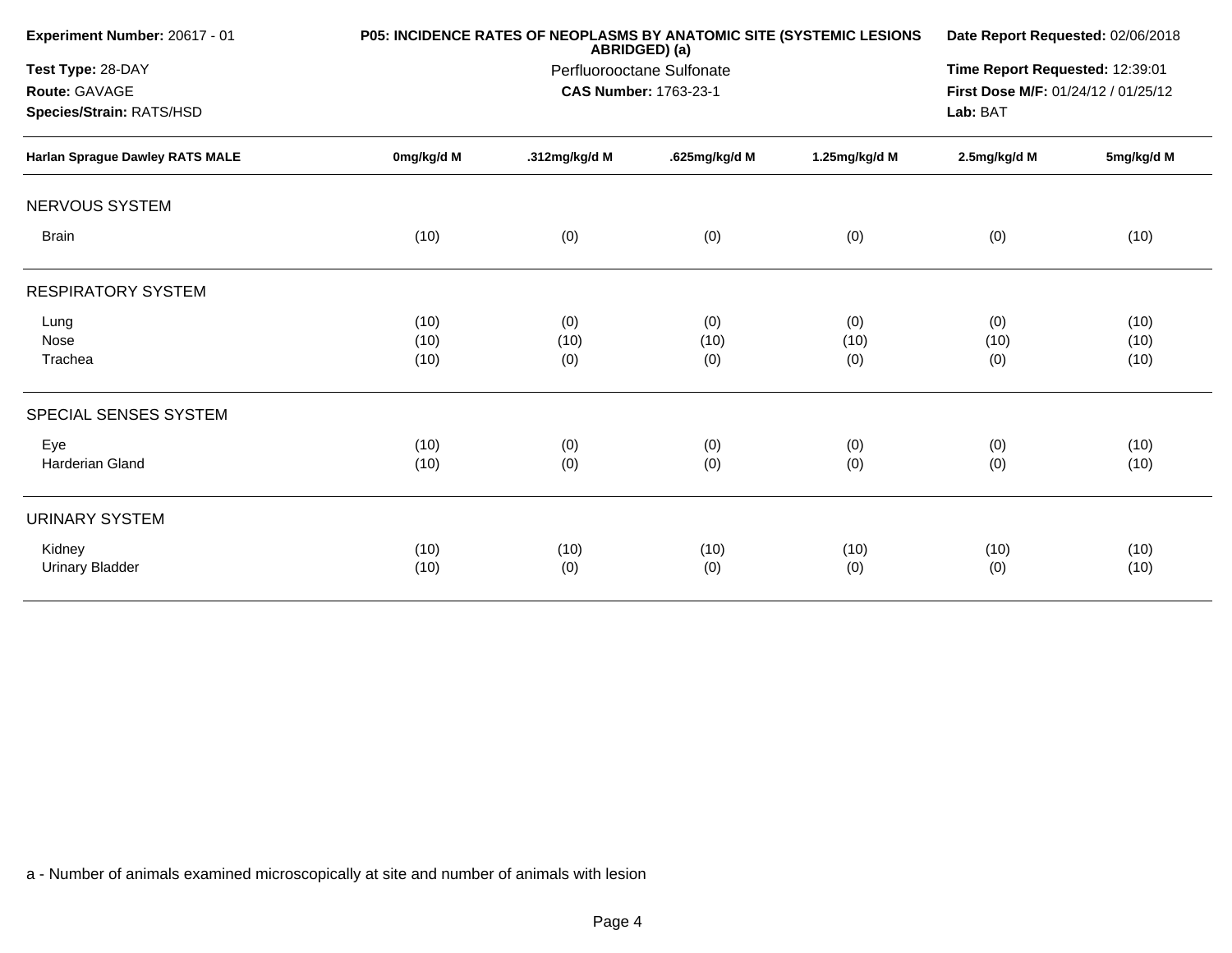| Experiment Number: 20617 - 01                                                       | P05: INCIDENCE RATES OF NEOPLASMS BY ANATOMIC SITE (SYSTEMIC LESIONS<br>ABRIDGED) (a)<br>Perfluorooctane Sulfonate |                              |               |               | Date Report Requested: 02/06/2018<br>Time Report Requested: 12:39:01 |            |  |
|-------------------------------------------------------------------------------------|--------------------------------------------------------------------------------------------------------------------|------------------------------|---------------|---------------|----------------------------------------------------------------------|------------|--|
| Test Type: 28-DAY                                                                   |                                                                                                                    |                              |               |               |                                                                      |            |  |
| Route: GAVAGE                                                                       |                                                                                                                    | <b>CAS Number: 1763-23-1</b> |               |               | First Dose M/F: 01/24/12 / 01/25/12                                  |            |  |
| Species/Strain: RATS/HSD                                                            |                                                                                                                    |                              |               |               | Lab: BAT                                                             |            |  |
| <b>Harlan Sprague Dawley RATS MALE</b>                                              | 0mg/kg/d M                                                                                                         | .312mg/kg/d M                | .625mg/kg/d M | 1.25mg/kg/d M | 2.5mg/kg/d M                                                         | 5mg/kg/d M |  |
| <b>Tumor Summary for Males</b>                                                      |                                                                                                                    |                              |               |               |                                                                      |            |  |
| <b>Total Animals with Primary Neoplasms (b)</b><br><b>Total Primary Neoplasms</b>   |                                                                                                                    |                              |               |               |                                                                      |            |  |
| <b>Total Animals with Benign Neoplasms</b><br><b>Total Benign Neoplasms</b>         |                                                                                                                    |                              |               |               |                                                                      |            |  |
| <b>Total Animals with Malignant Neoplasms</b><br><b>Total Malignant Neoplasms</b>   |                                                                                                                    |                              |               |               |                                                                      |            |  |
| <b>Total Animals with Metastatic Neoplasms</b><br><b>Total Metastatic Neoplasms</b> |                                                                                                                    |                              |               |               |                                                                      |            |  |
| <b>Total Animals with Malignant Neoplasms</b><br><b>Uncertain Primary Site</b>      |                                                                                                                    |                              |               |               |                                                                      |            |  |
| <b>Total Animals with Neoplasms Uncertain-</b><br><b>Benign or Malignant</b>        |                                                                                                                    |                              |               |               |                                                                      |            |  |
| <b>Total Uncertain Neoplasms</b>                                                    |                                                                                                                    |                              |               |               |                                                                      |            |  |

\*\*\* END OF MALE \*\*\*

a - Number of animals examined microscopically at site and number of animals with lesion

b - Primary tumors: all tumors except metastatic tumors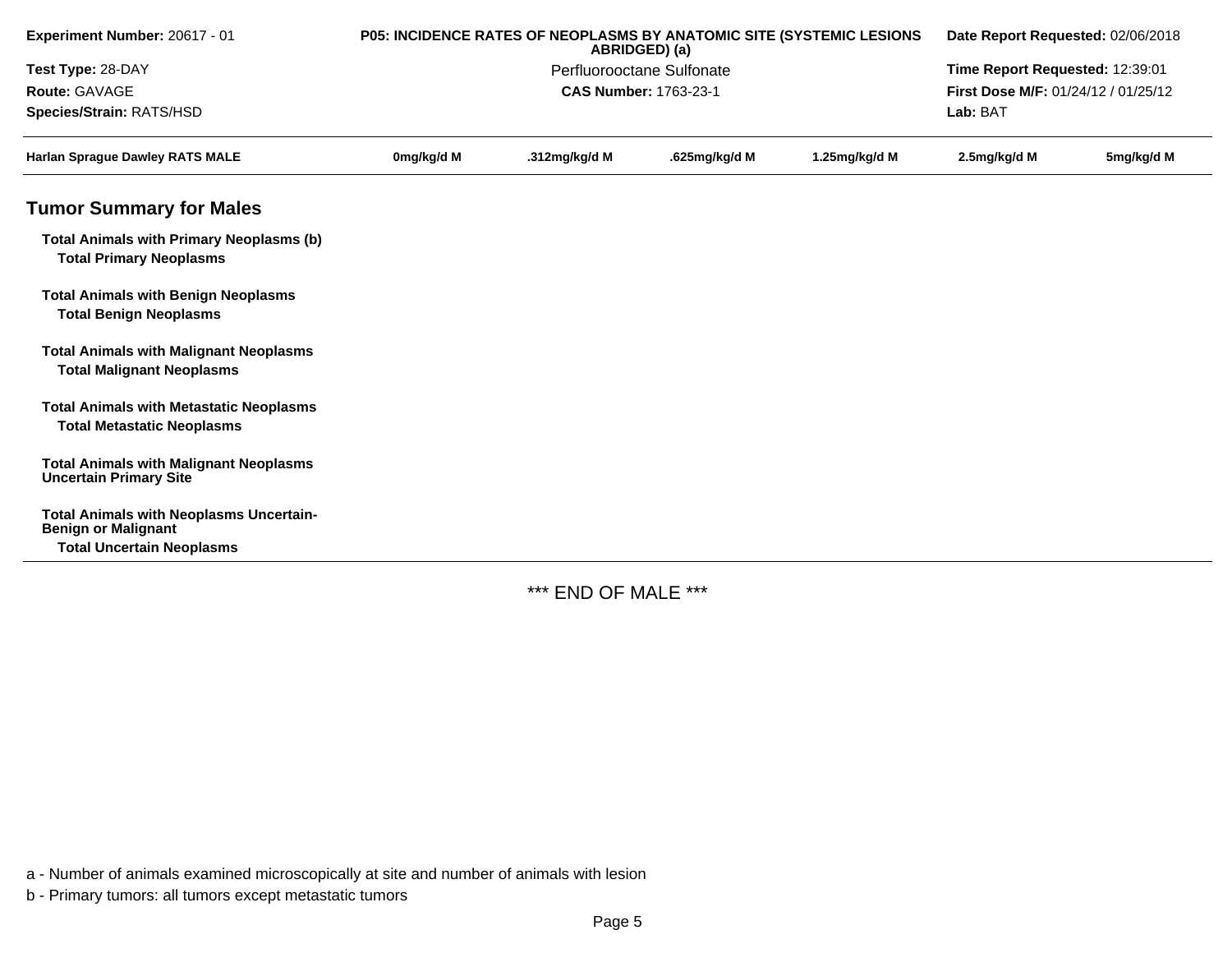| Experiment Number: 20617 - 01                                                                        | P05: INCIDENCE RATES OF NEOPLASMS BY ANATOMIC SITE (SYSTEMIC LESIONS | Date Report Requested: 02/06/2018 |                                            |               |                                     |            |  |  |
|------------------------------------------------------------------------------------------------------|----------------------------------------------------------------------|-----------------------------------|--------------------------------------------|---------------|-------------------------------------|------------|--|--|
| Test Type: 28-DAY                                                                                    |                                                                      |                                   | ABRIDGED) (a)<br>Perfluorooctane Sulfonate |               | Time Report Requested: 12:39:01     |            |  |  |
| Route: GAVAGE                                                                                        |                                                                      |                                   | <b>CAS Number: 1763-23-1</b>               |               | First Dose M/F: 01/24/12 / 01/25/12 |            |  |  |
| Species/Strain: RATS/HSD                                                                             |                                                                      |                                   |                                            |               | Lab: BAT                            |            |  |  |
| <b>Harlan Sprague Dawley RATS FEMALE</b>                                                             | 0mg/kg/d F                                                           | .312mg/kg/d F                     | .625mg/kg/d F                              | 1.25mg/kg/d F | 2.5mg/kg/d F                        | 5mg/kg/d F |  |  |
| <b>Disposition Summary</b>                                                                           |                                                                      |                                   |                                            |               |                                     |            |  |  |
| <b>Animals Initially In Study</b><br><b>Early Deaths</b><br><b>Natural Death</b><br><b>Survivors</b> | 10                                                                   | 10                                | 10                                         | 10            | 10                                  | 10<br>1    |  |  |
| <b>Terminal Sacrifice</b>                                                                            | 10                                                                   | 10                                | 10                                         | 10            | 10                                  |            |  |  |
| <b>Animals Examined Microscopically</b>                                                              | 10                                                                   | 10                                | 10                                         | 10            | 10                                  | 9<br>10    |  |  |
| <b>ALIMENTARY SYSTEM</b>                                                                             |                                                                      |                                   |                                            |               |                                     |            |  |  |
| Esophagus                                                                                            | (10)                                                                 | (0)                               | (0)                                        | (0)           | (0)                                 | (10)       |  |  |
| Intestine Large, Cecum                                                                               | (10)                                                                 | (0)                               | (0)                                        | (0)           | (0)                                 | (10)       |  |  |
| Intestine Large, Colon                                                                               | (10)                                                                 | (0)                               | (0)                                        | (0)           | (0)                                 | (10)       |  |  |
| Intestine Large, Rectum                                                                              | (10)                                                                 | (0)                               | (0)                                        | (0)           | (0)                                 | (10)       |  |  |
| Intestine Small, Duodenum                                                                            | (10)                                                                 | (0)                               | (0)                                        | (0)           | (0)                                 | (10)       |  |  |
| Intestine Small, Ileum                                                                               | (10)                                                                 | (0)                               | (0)                                        | (0)           | (0)                                 | (10)       |  |  |
| Intestine Small, Jejunum                                                                             | (10)                                                                 | (0)                               | (0)                                        | (0)           | (0)                                 | (10)       |  |  |
| Liver                                                                                                | (10)                                                                 | (10)                              | (10)                                       | (10)          | (10)                                | (10)       |  |  |
| Pancreas                                                                                             | (10)                                                                 | (10)                              | (10)                                       | (10)          | (10)                                | (10)       |  |  |
| Salivary Glands                                                                                      | (10)                                                                 | (0)                               | (0)                                        | (0)           | (0)                                 | (10)       |  |  |
| Stomach, Forestomach                                                                                 | (10)                                                                 | (0)                               | (0)                                        | (0)           | (0)                                 | (10)       |  |  |
| Stomach, Glandular                                                                                   | (10)                                                                 | (0)                               | (0)                                        | (0)           | (0)                                 | (10)       |  |  |
| CARDIOVASCULAR SYSTEM                                                                                |                                                                      |                                   |                                            |               |                                     |            |  |  |
| <b>Blood Vessel</b>                                                                                  | (10)                                                                 | (0)                               | (0)                                        | (0)           | (0)                                 | (10)       |  |  |
| Heart                                                                                                | (10)                                                                 | (0)                               | (0)                                        | (0)           | (0)                                 | (10)       |  |  |
| <b>ENDOCRINE SYSTEM</b>                                                                              |                                                                      |                                   |                                            |               |                                     |            |  |  |
| <b>Adrenal Cortex</b>                                                                                | (10)                                                                 | (0)                               | (0)                                        | (0)           | (0)                                 | (10)       |  |  |
| Adrenal Medulla                                                                                      | (10)                                                                 | (0)                               | (0)                                        | (0)           | (0)                                 | (10)       |  |  |
| Islets, Pancreatic                                                                                   | (10)                                                                 | (0)                               | (0)                                        | (0)           | (0)                                 | (10)       |  |  |
| Parathyroid Gland                                                                                    | (10)                                                                 | (0)                               | (0)                                        | (0)           | (0)                                 | (5)        |  |  |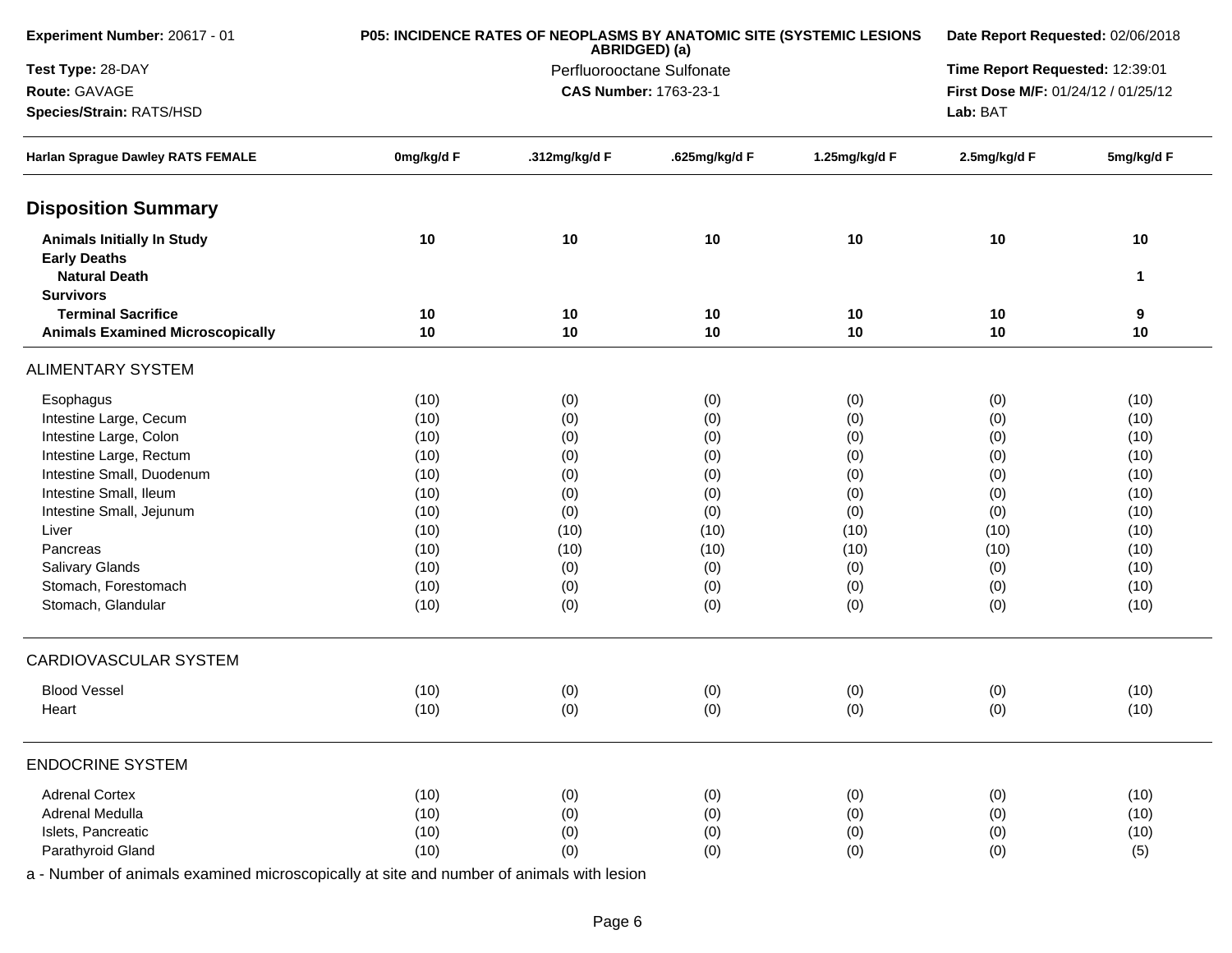| Experiment Number: 20617 - 01                                  | P05: INCIDENCE RATES OF NEOPLASMS BY ANATOMIC SITE (SYSTEMIC LESIONS | Date Report Requested: 02/06/2018                                   |               |               |              |              |
|----------------------------------------------------------------|----------------------------------------------------------------------|---------------------------------------------------------------------|---------------|---------------|--------------|--------------|
| Test Type: 28-DAY<br>Route: GAVAGE<br>Species/Strain: RATS/HSD |                                                                      | ABRIDGED) (a)<br>Perfluorooctane Sulfonate<br>CAS Number: 1763-23-1 |               |               |              |              |
| <b>Harlan Sprague Dawley RATS FEMALE</b>                       | 0mg/kg/d F                                                           | .312mg/kg/d F                                                       | .625mg/kg/d F | 1.25mg/kg/d F | 2.5mg/kg/d F | 5mg/kg/d F   |
| <b>Pituitary Gland</b><br><b>Thyroid Gland</b>                 | (10)<br>(10)                                                         | (0)<br>(10)                                                         | (0)<br>(10)   | (0)<br>(10)   | (0)<br>(10)  | (10)<br>(10) |
| <b>GENERAL BODY SYSTEM</b>                                     |                                                                      |                                                                     |               |               |              |              |
| None                                                           |                                                                      |                                                                     |               |               |              |              |
| <b>GENITAL SYSTEM</b>                                          |                                                                      |                                                                     |               |               |              |              |
| <b>Clitoral Gland</b>                                          | (10)                                                                 | (0)                                                                 | (0)           | (0)           | (0)          | (10)         |
| Ovary                                                          | (10)                                                                 | (10)                                                                | (10)          | (10)          | (10)         | (10)         |
| <b>Uterus</b>                                                  | (10)                                                                 | (0)                                                                 | (0)           | (0)           | (0)          | (10)         |
| <b>HEMATOPOIETIC SYSTEM</b>                                    |                                                                      |                                                                     |               |               |              |              |
| <b>Bone Marrow</b>                                             | (10)                                                                 | (10)                                                                | (10)          | (10)          | (10)         | (10)         |
| Lymph Node, Mandibular                                         | (10)                                                                 | (0)                                                                 | (0)           | (0)           | (10)         | (10)         |
| Lymph Node, Mesenteric                                         | (10)                                                                 | (0)                                                                 | (0)           | (0)           | (0)          | (8)          |
| Spleen                                                         | (10)                                                                 | (10)                                                                | (10)          | (10)          | (10)         | (10)         |
| Thymus                                                         | (10)                                                                 | (0)                                                                 | (0)           | (0)           | (10)         | (10)         |
| <b>INTEGUMENTARY SYSTEM</b>                                    |                                                                      |                                                                     |               |               |              |              |
| Mammary Gland                                                  | (10)                                                                 | (0)                                                                 | (0)           | (0)           | (0)          | (10)         |
| Skin                                                           | (10)                                                                 | (0)                                                                 | (0)           | (0)           | (0)          | (10)         |
| MUSCULOSKELETAL SYSTEM                                         |                                                                      |                                                                     |               |               |              |              |
| Bone                                                           | (10)                                                                 | (0)                                                                 | (0)           | (0)           | (0)          | (10)         |
|                                                                |                                                                      |                                                                     |               |               |              |              |

NERVOUS SYSTEM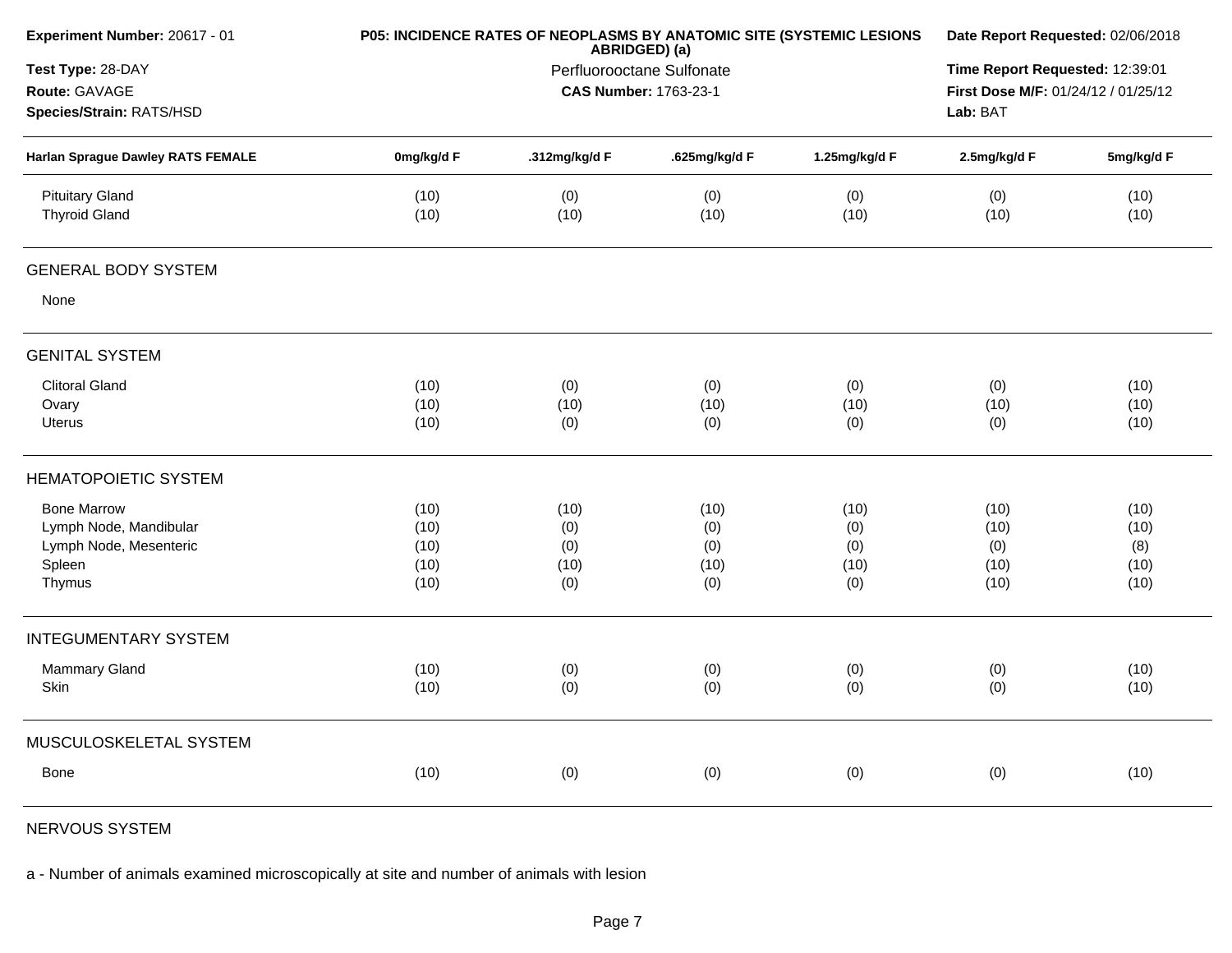| Experiment Number: 20617 - 01     |            | P05: INCIDENCE RATES OF NEOPLASMS BY ANATOMIC SITE (SYSTEMIC LESIONS<br>ABRIDGED) (a) |                              |               |                                     |            |  |
|-----------------------------------|------------|---------------------------------------------------------------------------------------|------------------------------|---------------|-------------------------------------|------------|--|
| Test Type: 28-DAY                 |            |                                                                                       | Perfluorooctane Sulfonate    |               | Time Report Requested: 12:39:01     |            |  |
| Route: GAVAGE                     |            |                                                                                       | <b>CAS Number: 1763-23-1</b> |               | First Dose M/F: 01/24/12 / 01/25/12 |            |  |
| Species/Strain: RATS/HSD          |            |                                                                                       |                              |               | Lab: BAT                            |            |  |
| Harlan Sprague Dawley RATS FEMALE | 0mg/kg/d F | .312mg/kg/d F                                                                         | .625mg/kg/d F                | 1.25mg/kg/d F | 2.5mg/kg/d F                        | 5mg/kg/d F |  |
| <b>Brain</b>                      | (10)       | (0)                                                                                   | (0)                          | (0)           | (0)                                 | (10)       |  |
| <b>RESPIRATORY SYSTEM</b>         |            |                                                                                       |                              |               |                                     |            |  |
| Lung                              | (10)       | (0)                                                                                   | (0)                          | (0)           | (0)                                 | (10)       |  |
| Nose                              | (10)       | (10)                                                                                  | (10)                         | (10)          | (10)                                | (10)       |  |
| Trachea                           | (10)       | (0)                                                                                   | (0)                          | (0)           | (0)                                 | (10)       |  |
| SPECIAL SENSES SYSTEM             |            |                                                                                       |                              |               |                                     |            |  |
| Eye                               | (10)       | (0)                                                                                   | (0)                          | (0)           | (0)                                 | (10)       |  |
| Harderian Gland                   | (10)       | (0)                                                                                   | (0)                          | (0)           | (0)                                 | (10)       |  |
| <b>URINARY SYSTEM</b>             |            |                                                                                       |                              |               |                                     |            |  |
| Kidney                            | (10)       | (10)                                                                                  | (10)                         | (10)          | (10)                                | (10)       |  |
| <b>Urinary Bladder</b>            | (10)       | (0)                                                                                   | (0)                          | (0)           | (0)                                 | (10)       |  |
|                                   |            |                                                                                       |                              |               |                                     |            |  |